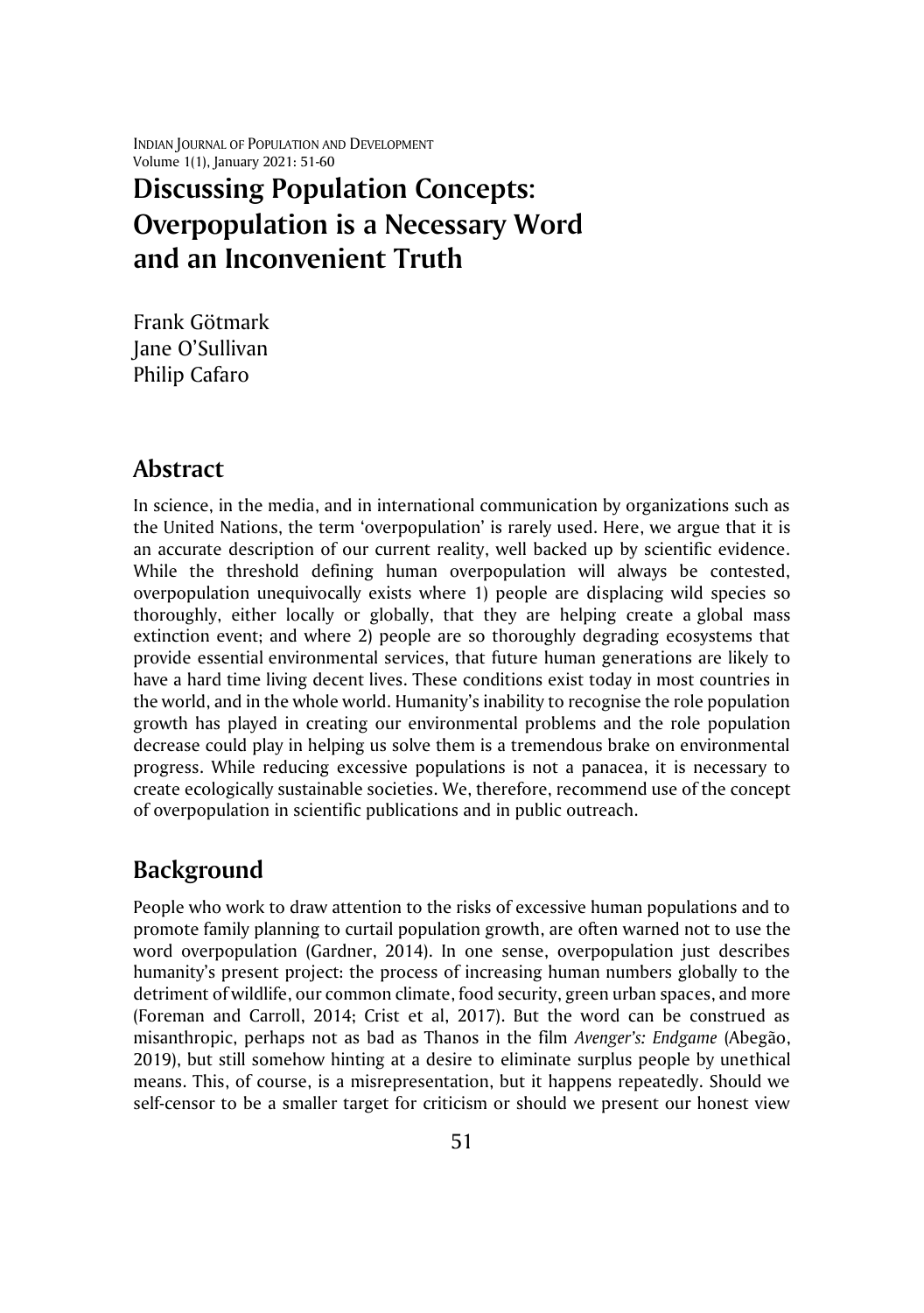that humanity is already overpopulated, and that by denying it we turn our backs on the best options for averting humanitarian and ecological crises?

#### **Science and a Definition**

The word 'overpopulation' can be applied to any species which exceeds the carrying capacity of its habitat. For a while, the species might continue to uphold its numbers, but only by running down its 'natural capital', consuming the critical resources faster than they can regenerate and disrupting the balance that sustains each year's bounty. Ultimately, the degraded habitat will no longer support such numbers and the population collapses locally. But people are clever in modifying environments to support more people. They can use technology to get more goods and services from the same resources. People can also gather and trade resources over vast distances – a major difference compared to other species. This has led to lengthy discussions about the question "How many people can the Earth support?" (Cohen, 1995). The answer depends upon value judgements, such as what quality of life we want people to have and how much we value preserving wild places where other species can thrive (Wilson, 2017). They also depend upon what technologies we might conceivably draw upon in the future. Maximum and optimum population sizes are likely to differ substantially (Lianos and Pseiridis, 2016; Derer 2018a; Tucker, 2019).

All of this creates a large grey area, with room for disagreement about what constitutes overpopulation. The Global Footprint Network (GFN), for example, defines "overshoot" by contrasting a national population's overall consumption with its country's total biocapacity (www.footprintnetwork.org). This definition assumes perfect substitutability between different biocapacities, and an entitlement for humans to consume it all (a country could be sustainable, according to the GFN's criteria, even if it had no national parks and exterminated all its native wildlife). But even such selfish calculations, grounded on human species only, imply that we would need 1.75 planet Earths to sustain our current behaviours. In theory, humanity could retreat from this excess purely by consuming less and improving technology, without stemming population growth. In practice, that is unlikely, much more costly, and achieves less human wellbeing than addressing both population growth and per person impacts simultaneously. The GFN's footprint calculator, however, emphasises per capita footprints while de-emphasising numbers of "feet". Users of this approach can avoid thinking about population matters.

There are limits beyond which human overpopulation becomes undeniable. We suggest the following definition of overpopulation, grounded straightforwardly in the environmental ethics - overpopulation exists where 1) people are displacing wild species so thoroughly, either locally, regionally, or globally, that they are helping create a global mass extinction event; and 2) people are so thoroughly degrading ecosystems that provide essential environmental services, that future human generations are likely to have hard times living decent lives (Staples and Cafaro, 2012, The Overpopulation Project, 2020). This definition recognises that this planet is not inhabited by humans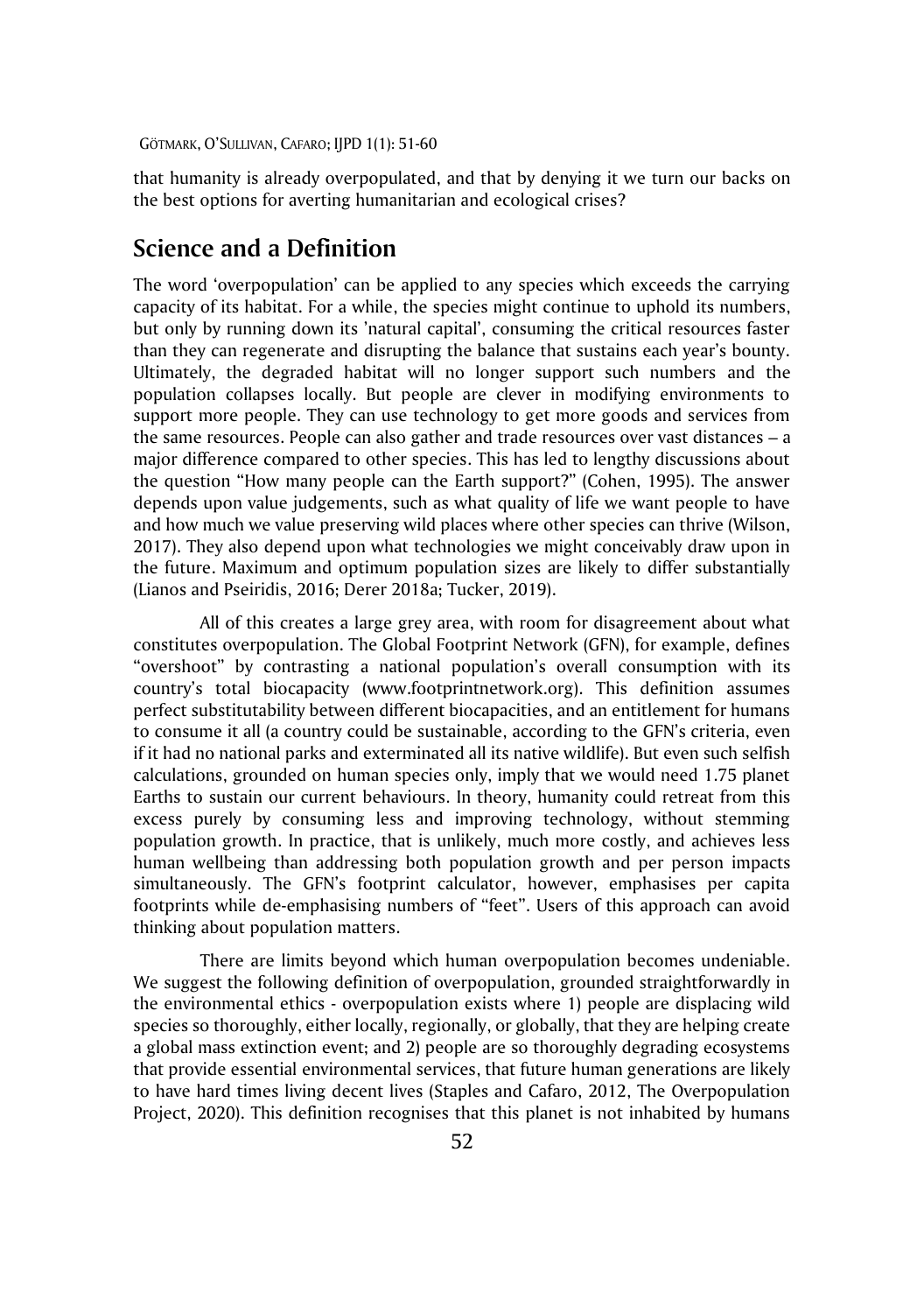alone. We share it with perhaps 10 million other species or may be more, and we do not want to live under too crowded conditions. We want to live well, we want our grandchildren to live well, and we want them and *their* grandchildren to live well in a biologically rich world (Dodson, 2019). According to this definition, whole world and most of the nations are overpopulated, and getting more overpopulated with each passing year. Fortunately, not all areas of the planet Earth are overpopulated and in places that are, we could reduce our numbers to restore and protect ecosystems. But, to motivate action to do so, we must be able to name/acknowledge overpopulation as a problem. We must use this word.

# **An Uncomfortable Concept**

Why are so many people uncomfortable talking about overpopulation? There are many reasons, two of which seem especially important. First, some people deny overpopulation exists, referring to recent progress in human well-being around the world (Götmark, 2018). Second, the term may cause communication problems, if not explained well. Some colleagues and conservationists, both in rich low-fertility countries and poor high-fertility countries, feel it gives the wrong impression about whose interests are being pursued.

Regarding the first point, we do not deny that the average living conditions for many people around the world have improved in recent decades (Roser, 2020). However, this observation distracts from the more salient fact that, on several criteria, suffering and deprivation have increased in absolute numbers. Undernourishment, for instance, persists and has even increased compared to 60 or 70 years ago (Marsh, 2017; FAO 2019). Moreover, future improvements in peoples' lives are commonly taken for granted, despite the United Nation's forecast that we face another 80 years or more of substantial global population increase, while environmental capital, from groundwater reserves to climate stability, is being run down already (Drechsel et al, 2001; UNEP, 2012; Vaughan, 2019). It may be pointed out that food (Le Page, 2020) and freshwater (D'Odorici et al, 2018; Götmark, 2019) cannot increase indefinitely as human population grows. Many will argue that Malthus was proven wrong in the  $19<sup>th</sup>$  century (Wikipedia, 2020), Paul Ehrlich in the 20th century (Climate One, 2018) and smart *Homo sapiens* will once again solve new problems through clever management or new technology in the  $21<sup>st</sup>$  century - more people, more brains to solve problems.

This is a common response from political and intellectual elites whose privilege has allowed them to do well and feel confident about the future. However, people heading to work on crowded buses, low-paid workers fighting flooded labour markets, or poor farmers worried about droughts or subdividing their properties among their numerous children, usually have more negative and realistic views about population growth (Dodson, 2019). This contrast can be seen when people respond to newspaper reports or opinion pieces focused on solving environmental problems through technical solutions. People often recognise population growth or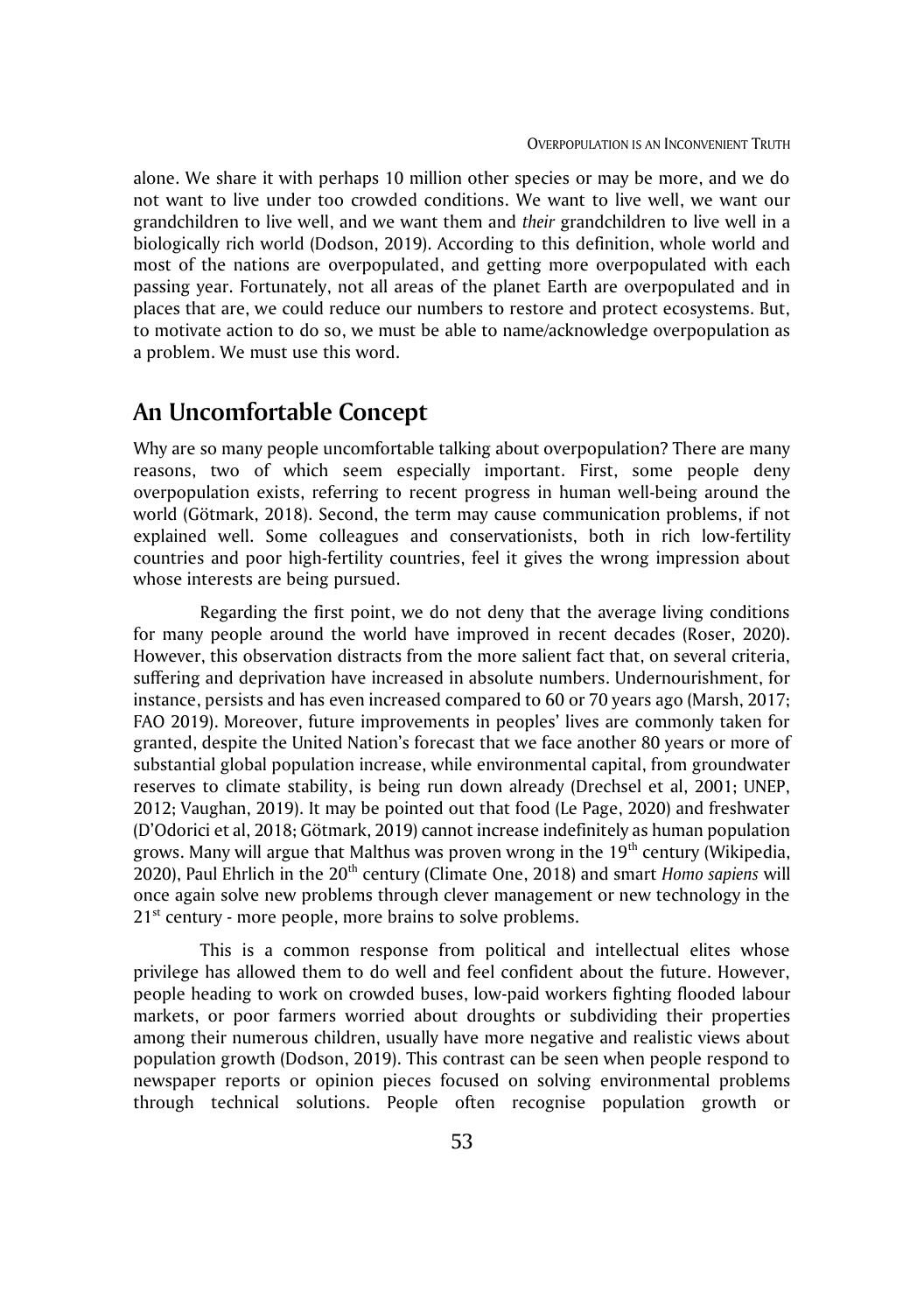overpopulation as the missing piece and express scepticism about solutions that ignore population growth.

Those who have any interest in wildlife are even less inclined to argue away overpopulation, since they are aware of current clear negative trends for wild species and populations. One study of mammal population trends for the period 1900-2015 concludes, of the 177 mammals for which we have detailed data, all have lost 30 percent or more of their geographic ranges and more than 40 percent of the species have experienced severe population decline, and more than 80 percent range shrinkage (Ceballos et al, 2017). Another recent study has concluded that North American wild bird abundance decreased by 30 percent during the last 50 years, an astonishingly rapid rate of population loss (Pennisi et al, 2019). Human overpopulation has obviously contributed to these negative effects.

The second issue is that, in some circles, such as in discussions regarding international development aid, the word overpopulation increasingly seems to have become a taboo over the last two or three decades (Bognar, 2019). Among our colleagues in Africa, use of this word can create negative responses, despite our sharing of similar views on the negative effects of population growth and on the needed solutions, such as greater financial support for family planning. For example, an African colleague protested that attributing social and environmental problems to overpopulation "*… ignores issues of inequities within and across countries which is at the heart of the poor state of human conditions we see in different parts of the world today. It is NOT overpopulation that is sending millions of children to bed hungry each night. It is not overpopulation that is responsible for the massive ecological devastation in Africa today*."

There is a lot to unpack in these words, but implicit is the idea that citing overpopulation means denying the inequities of colonial legacies and modern exploitation. Even worse, persons citing overpopulation wish to impose some sort of penalty on poor, high-fertility countries, rather than identifying a crucial area in which they need help. We are all raised on stories where adversity is characterised by villains and heroes, so it may be hard to grasp that naming is not blaming. Yet, it is incorrect to argue that population growth has played no role in driving deforestation, overgrazing, soil degradation and loss of species in Africa, not to mention shrinking land holdings, burgeoning urban slums and insufficient access to food, infrastructure, and services (Campbell et al, 2007; Graves et al, 2019). Knowing the fact that crowded labour markets lead to low wages and exploitative working conditions, can it really be argued that population growth plays no role in driving economic inequality?

It is a fact that no country other than petro-states has achieved middle-income status without first reducing its birth rate substantially through voluntary family planning, and countries which did so, regardless of their colonial legacy, have seen substantial improvements (O'Sullivan, 2013). By denying overpopulation and the problems generated by continued rapid population growth, our colleague's commendable desire to address economic equity could contribute to worsening it. Such denial also ignores the fact that limiting future population growth is likely to be an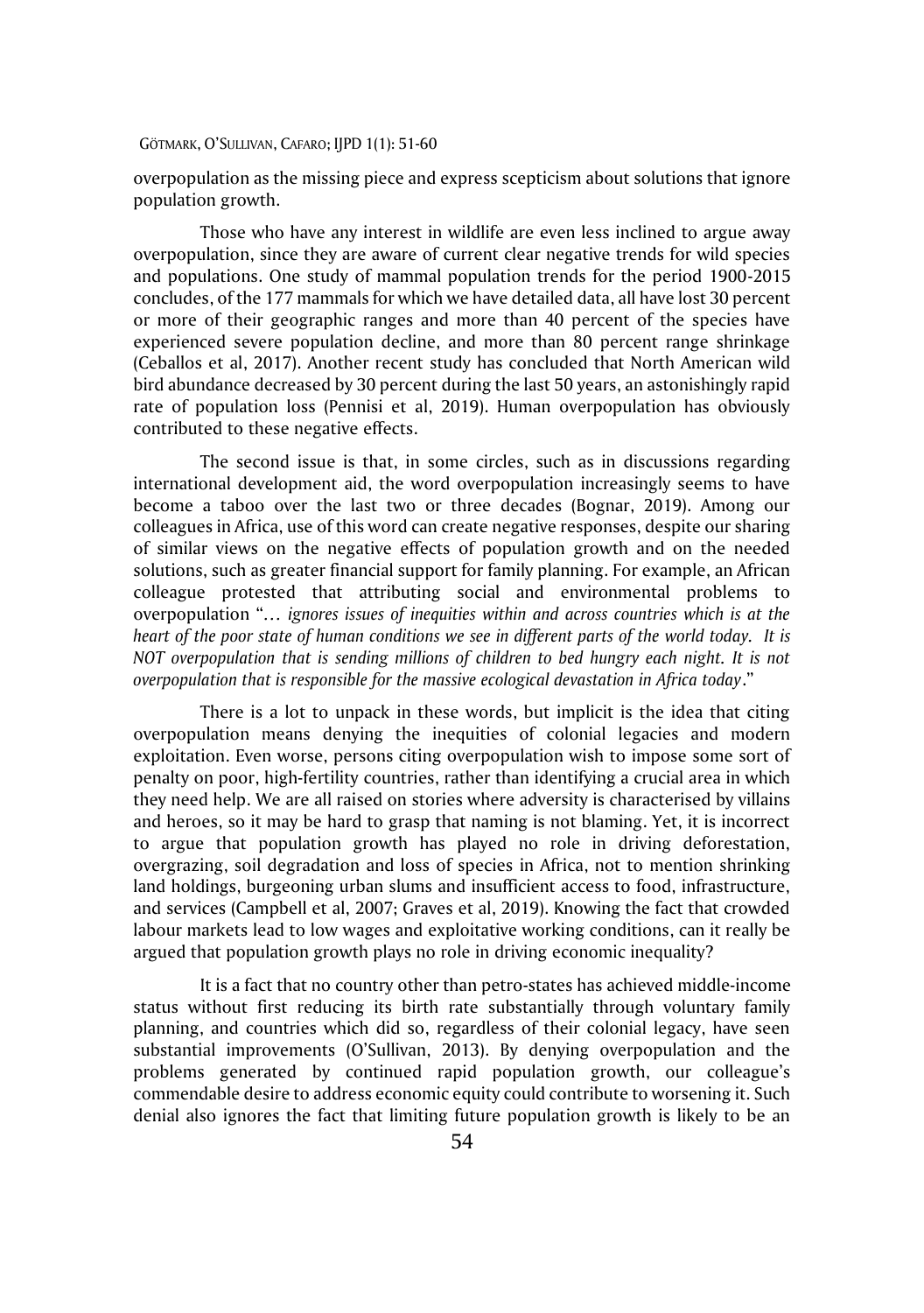important factor in preserving spectacular wildlife heritages of African nations (Bradshaw and Di Minin, 2019).

## **A Balanced View and a Recommendation**

Pointing all this out does not mean arguing against greater economic equity between nations, fairer trade relations, or increased foreign aid—all are needed. It also does not mean acquiescing in overconsumption by wealthy people or pretending that overpopulation is only an issue in the developing world. But as Clark (2016) notes, "Valid arguments about injustice and economic equity should not do double duty as forms of population denialism."

*It is important to acknowledge that overpopulation exists in many rich countries with too high rates of consumption as well as in many poor countries with too high fertility rates. Every effort should be made to reduce high consumption rates as well as high birth rates. In combination, these two measures would create a much better future for people on the planet.*  From this perspective, the fact that some rich nations have aging, and declining populations is good news (Götmark et al, 2018). Each nation, each political leader, each citizen, can contribute to creating sustainable societies by addressing both consumption and population issues, and their interconnections. Avoiding overpopulation is important in creating societies that sustain good human lives and maintain the existence of other species. Many futurists acknowledge the threat but claim that the problem is fixing itself (Randers 2012, Rosling et al, 2018). This belief is part of the mythology through which population growth and overpopulation have been rendered taboo, particularly since the mid-1990s. Sadly, as a consequence of this complacency, family planning efforts were neglected, and many countries have seen fertility declines stall or reverse (Bongaarts, 2008). The United Nations' prediction of peak world population has consequently been revised upward from 9 to 11 billion people since 2000 (O'Sullivan, 2016). The partnership "Family Planning 2020" was launched in 2012 to revitalise languishing family planning efforts and has helped many women in many countries receive contraception (Cahill et al, 2018). But it has fallen well short of its targets, due to weak political will in both donor and recipient countries (Family Planning 2020, 2019) and the number of women with an unmet need for contraception continues to rise (Kantorová et al, 2020), while family planning receives only 1 percent of international aid (Potts and Graves, 2019).

It seems that the campaign to disavow overpopulation and refocus birth control efforts exclusively on women's reproductive health and rights has not served women's rights well. Equally, it has impeded environmental protection. The Convention on Biological Diversity's Aichi targets systemically neglect of population growth as a driver of biodiversity loss (Driscoll et al, 2018). Integrated assessment models (IAMs) using the IPCC's 'shared socioeconomic pathway' (SSP) scenarios have found that the feasibility of achieving less than two degrees warming depends on extremely rapid fertility decline in Africa but fail to include measures to achieve that decline (O'Sullivan,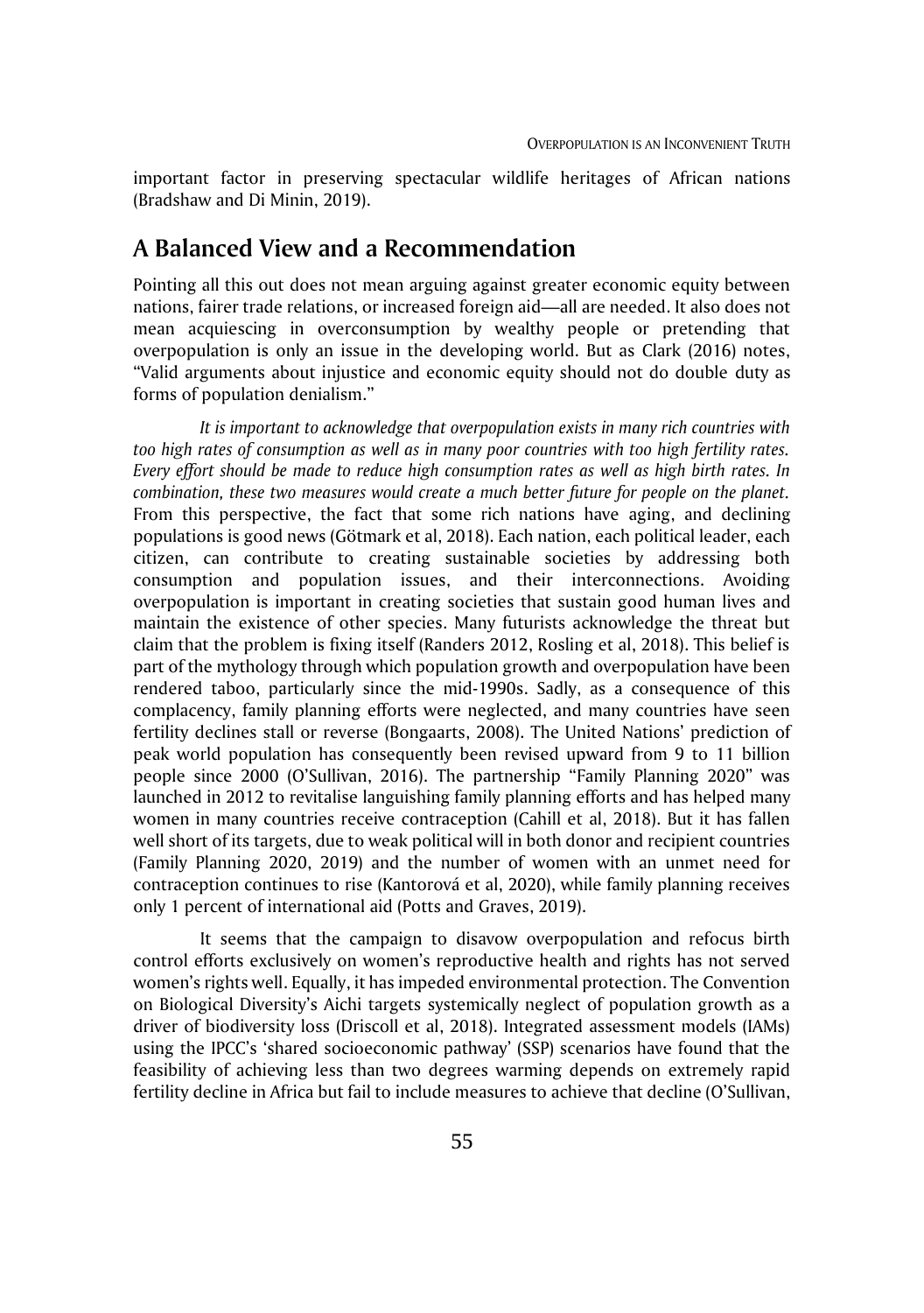2017). An area of forest equal to the size of Germany can be saved from conversion to crops by accelerating fertility decline in Africa (Searchinger et al, 2018).

We ignore overpopulation at our peril. Yet, in recent decades, many environmental scientists and environmental advocacy organizations have done just that (Porritt, 2014; Foreman and Carroll, 2014; Derer, 2018b). The word 'overpopulation' is rare in titles or abstracts of articles in the fields of demography, ecology, food science, or sustainability in general. This neglect and denial have made it much harder to deliver the reproductive freedom that millions of people in high-fertility countries want, and consequently undermine their own conservation aims. Still, the fight to address overpopulation continues. We recommend that the concept be used widely in scientific analyses as well as in public outreach, especially in media discussions about environmental issues.

In a promising sign, the "World Scientists' Warning to Humanity: A Second Notice" (Ripple et al, 2017) has attracted endorsement from 15,364 scientists for an agenda which includes "further reducing fertility rates by ensuring that women and men have access to education and voluntary family-planning services, especially where such resources are still lacking." The organisation formed to advance the agenda, ScientistsWarning.org, organised a well-attended seminar on overpopulation at the most recent annual United Nations Climate Change Summit (COP 25) in Madrid in December 2019 (Scientists' Warning, 2019). The event eloquently argued that overpopulation was a major threat to climate stabilization and there were effective, just, and practical solutions to help us deal with it (Cafaro, 2012). The self-righteous refusal to name the problem can only deepen the environmental and social crises we face. Having come so close to the brink of cascading disasters (Cafaro and Crist, 2012), we can no longer afford to pander to misguided political correctness.

#### **Acknowledgements**

We thank the Global Challenges Foundation and Laszlo Szombatfalvy for generous support to our research, and Christopher Tucker for reading and commenting on the manuscript.

#### **References**

- Abegão J (2019) When the heroes win, everybody loses. The overpopulation Project, <https://overpopulation-project.com/when-the-heroes-win-everybody-loses/>
- Bognar G (2019) Overpopulation and procreative liberty. *Ethics Policy & Environment* 22: 319-330. https://doi.org/10.1080/21550085.2019.1652232.
- Bongaarts J (2008) Fertility transitions in developing countries: progress or stagnation? *Studies in Family Planning* 39: 105–110.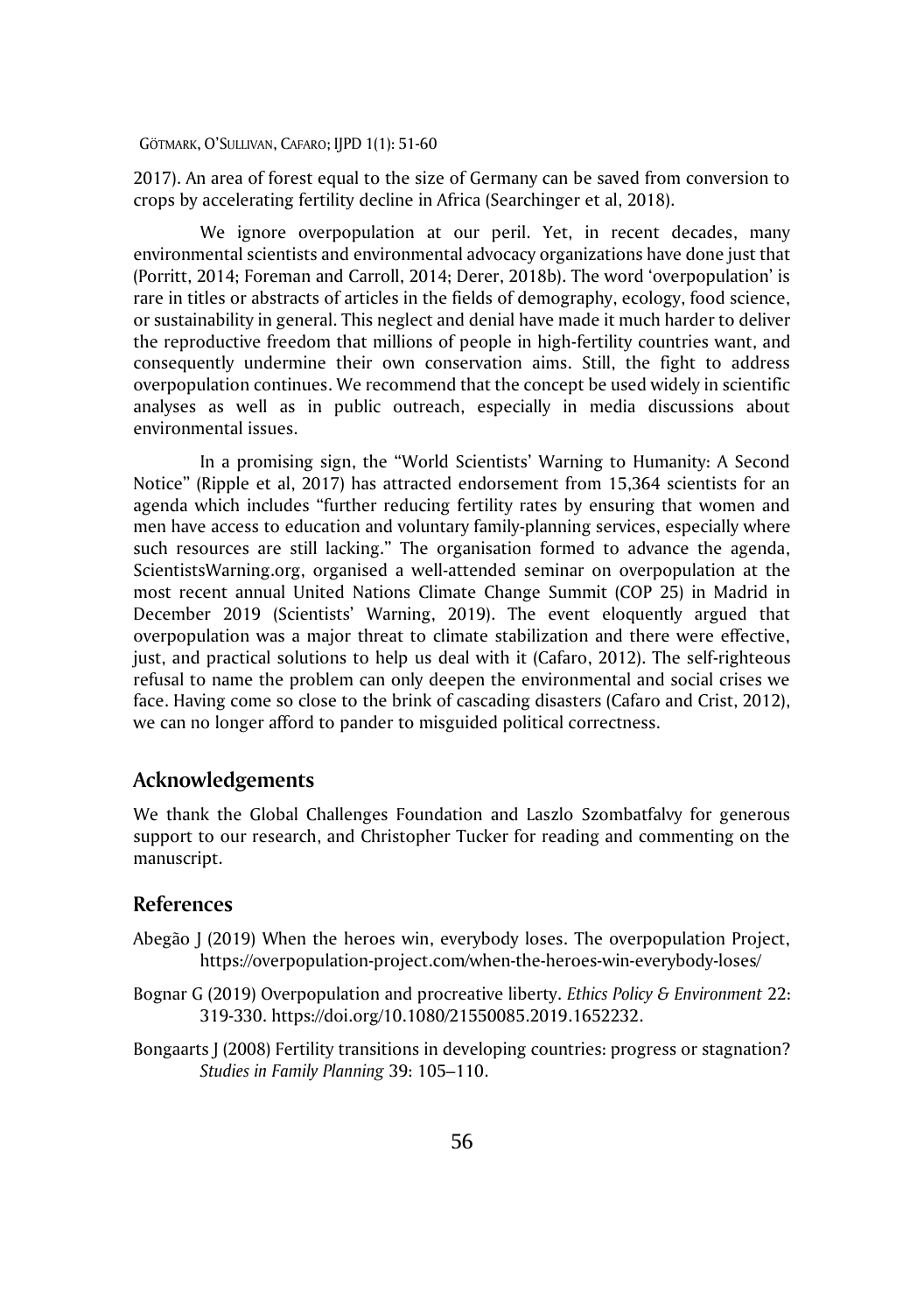- Bradshaw CJA, Di Minin E (2019) Socio-economic predictors of environmental performance among African nations. *Scientific Reports* 9: 9306 <https://doi.org/10.1038/s41598-> 019-45762-3.
- Cafaro P (2012) Climate ethics and population policy. *WIREs Climate Change* 3: 45-61.
- Cafaro P (2019) Empty skies, empty words. The overpopulation Project.

<https://overpopulation-project.com/empty-skies-empty-words/>

- Cafaro P, Crist E (2012) *Life on the Brink: Environmentalists Confront Overpopulation*. Athens GA, University of Georgia Press.
- Cahill N, Sonneveldt E, Stover J, Weinberger M, Williamson J, Wei C, Brown W, Alkema L (2018) Modern contraceptive use, unmet need, and demand satisfied among women of reproductive age who are married or in a union in the focus countries of the Family Planning 2020 initiative: a systematic analysis using the Family Planning Estimation Tool. *Lancet* 391: 870-882. <http://dx.doi.org/10.1016/S0140-> 6736(17)33104-5.
- Campbell M, Cleland J, Eze A, Prata N (2007) Return of the population growth factor. *Science* 315: 1501-1502. DOI: 10.1126/science.1140057.
- Carrington D (2017) Earth's sixth mass extinction event under way, scientists warn. *The Guardian*, 11 July. [https://www.theguardian.com/environment/2017/jul/10/earths-sixth-mass](https://www.theguardian.com/environment/2017/jul/10/earths-sixth-mass-%09extinction-event-already-underway-scientists-warn)[extinction-event-already-underway-scientists-warn](https://www.theguardian.com/environment/2017/jul/10/earths-sixth-mass-%09extinction-event-already-underway-scientists-warn)
- Ceballos G, Ehrlich PR, Dirzo R (2017) Biological annihilation via the ongoing sixth mass extinction signaled by vertebrate population losses and declines. *PNAS* 114: E6089-E6096[, https://doi.org/10.1073/pnas.1704949114](https://doi.org/10.1073/pnas.1704949114)
- Clarke T (2016) But the real problem is. . . .': The Chameleonic Insidiousness of 'Overpopulation' in the Environmental Humanities. *The Oxford Literary Review* 38.1: 7–26
- Cohen JE (1995) *How Many People can the Earth Support?* New York, WW Norton & Company.
- Crist E, Mora C, Engelman R (2017) The interaction of human population, food production, and biodiversity protection. *Science* 356: 260-265.
- Derer P (2018a) What is the optimal, sustainable population size of Humans? The overpopulation Project. [https://overpopulation-project.com/what-is-the](https://overpopulation-project.com/what-is-the-%09optimal-)[optimal-](https://overpopulation-project.com/what-is-the-%09optimal-)sustainable-population-size-of-humans/
- Derer P (2018b) Evidence for the changing discourse on population growth in an environmental magazine. The overpopulation Project. [https://overpopulation](https://overpopulation-/)project.com/evidence-for-the-changing-discourse-on-population-growth-inan-environmental-magazine/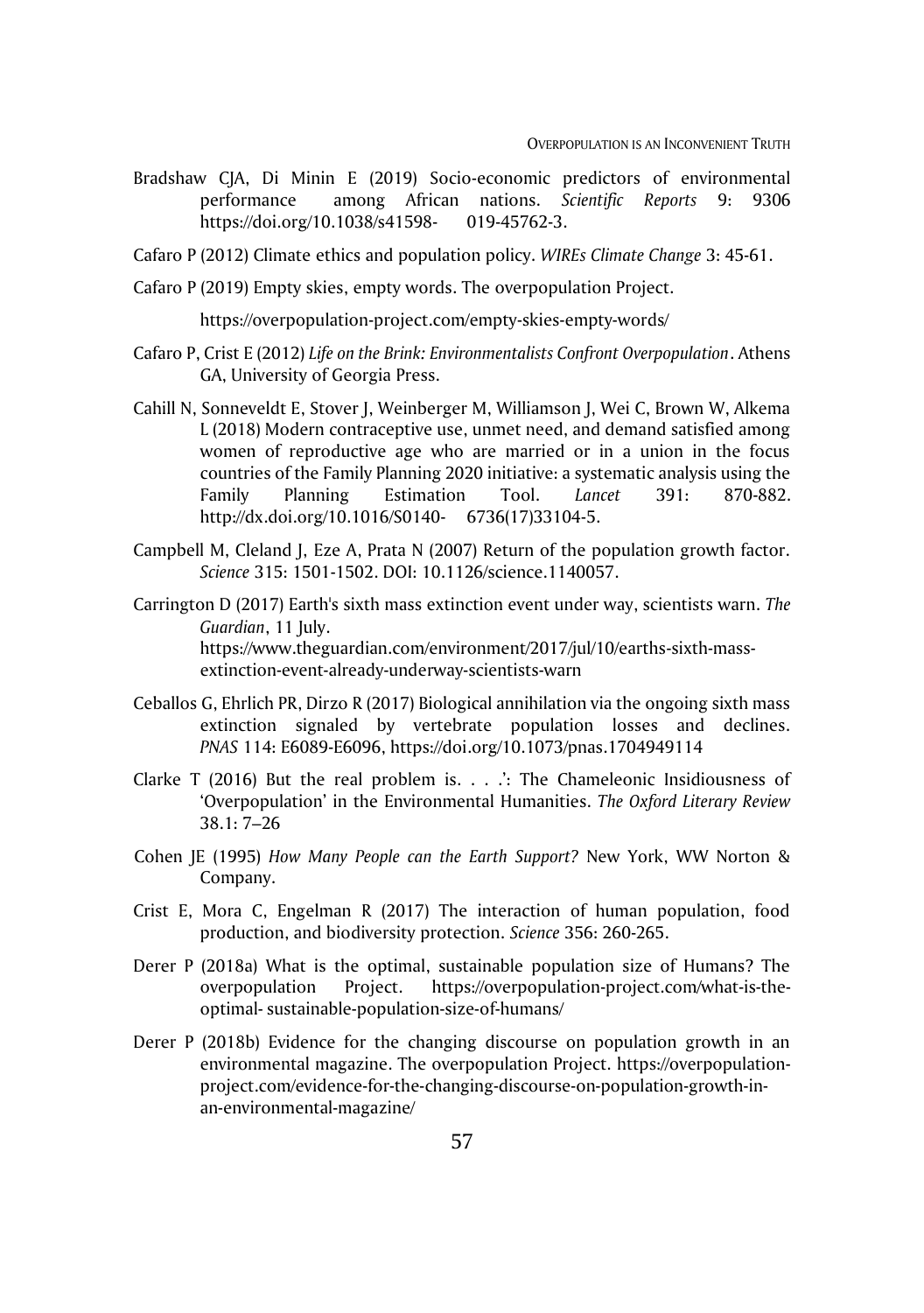- D'Odorico P, [Davis](https://agupubs.onlinelibrary.wiley.com/action/doSearch?ContribAuthorStored=Davis%2C+Kyle+Frankel) KF, [Rosa](https://agupubs.onlinelibrary.wiley.com/action/doSearch?ContribAuthorStored=Rosa%2C+Lorenzo) L, [Carr](https://agupubs.onlinelibrary.wiley.com/action/doSearch?ContribAuthorStored=Carr%2C+Joel+A) JA, [Chiarelli](https://agupubs.onlinelibrary.wiley.com/action/doSearch?ContribAuthorStored=Chiarelli%2C+Davide) D, [Dell'Angelo](https://agupubs.onlinelibrary.wiley.com/action/doSearch?ContribAuthorStored=Dell%27Angelo%2C+Jampel) J, [Gephart](https://agupubs.onlinelibrary.wiley.com/action/doSearch?ContribAuthorStored=Gephart%2C+Jessica) J, [MacDonald](https://agupubs.onlinelibrary.wiley.com/action/doSearch?ContribAuthorStored=MacDonald%2C+Graham+K) GK, [Seekell](https://agupubs.onlinelibrary.wiley.com/action/doSearch?ContribAuthorStored=Seekell%2C+David+A) DA, [Suweis](https://agupubs.onlinelibrary.wiley.com/action/doSearch?ContribAuthorStored=Suweis%2C+Samir) S, [Rulli](https://agupubs.onlinelibrary.wiley.com/action/doSearch?ContribAuthorStored=Rulli%2C+Maria+Cristina) [M](https://agupubs.onlinelibrary.wiley.com/doi/full/10.1029/2017RG000591)C (2018) The global food-energy-water nexus. *Reviews of Geophysics* 56: 456–531. https://doi.org/10.1029/2017RG000591.
- Dodson J (2019) Public believes population growth negative, risky, and requiring international attention, while politicians look the other way. The Overpopulation Project, [https://overpopulation-project.com/public-believes](https://overpopulation-project.com/public-believes-%09population-growth-negative-risky-and-requiring-international-%09attention-while-politicians-look-the-other-way/)[population-growth-negative-risky-and-requiring-international](https://overpopulation-project.com/public-believes-%09population-growth-negative-risky-and-requiring-international-%09attention-while-politicians-look-the-other-way/)[attention-while-politicians-look-the-other-way/.](https://overpopulation-project.com/public-believes-%09population-growth-negative-risky-and-requiring-international-%09attention-while-politicians-look-the-other-way/)
- Drechsel P, Gyiele L, Kunze D, Cofie O (2001) Population density, soil nutrient depletion, and economic growth in sub-Saharan Africa. *Ecological Economics* 38: 251-258. [https://doi.org/10.1016/S0921-8009\(01\)00167-7.](https://doi.org/10.1016/S0921-8009(01)00167-7)
- Driscoll D, Bland LM, Bryan BA, Newsome TM, Nicholson E, Ritchie EG, Doherty TS (2018) A biodiversity-crisis hierarchy to evaluate and refine conservation indicators. *Nature: Ecology & Evolution* 2: 775–781.
- Family Planning 2020 (2019) *Women at the Center 2018-2019. FP2020 Progress Report*. [http://progress.familyplanning2020.org/.](http://progress.familyplanning2020.org/)
- FAO (2019) *The State of Food Security and Nutrition in the World 2019.* Rome, Food and Agriculture Organization.<http://www.fao.org/state-of-food-security-nutrition>
- Foreman D, Carroll L (2014) *Man Swarm*. *How Overpopulation is Killing the Wild World*. Live True Books.
- Gardner D (2014) Five ridiculous reasons overpopulation is politically incorrect. Growth Busters. [https://www.growthbusters.org/5-ridiculous-reasons-overpopulation](https://www.growthbusters.org/5-ridiculous-reasons-overpopulation-%09is-politically-incorrect/)[is-politically-incorrect/.](https://www.growthbusters.org/5-ridiculous-reasons-overpopulation-%09is-politically-incorrect/)
- Götmark F, Cafaro P, O'Sullivan J (2018) Aging human populations: good for us, good for the Earth. *Trends in Ecology and Evolution* 33: 851-862.

[https://doi.org/10.1016/j.tree.2018.08.015.](https://doi.org/10.1016/j.tree.2018.08.015)

- Götmark F (2018) "Factfulness": a more accurate title for this new book would have been" Selecting Facts to Make You Happy". The Overpopulation Project. [https://overpopulation-project.com/factfulness-a-more-accurate-title-for-this](https://overpopulation-project.com/factfulness-a-more-accurate-title-for-this-%09new-book-would-have-been-selecting-facts-to-make-you-happy/)[new-book-would-have-been-selecting-facts-to-make-you-happy/](https://overpopulation-project.com/factfulness-a-more-accurate-title-for-this-%09new-book-would-have-been-selecting-facts-to-make-you-happy/)
- Götmark F (2019) Freshwater, trade, and population: global patterns and possible solutions. The Overpopulation Project. https://overpopulationproject.com/freshwater-trade-and-population-global-patterns-and-possiblesolutions/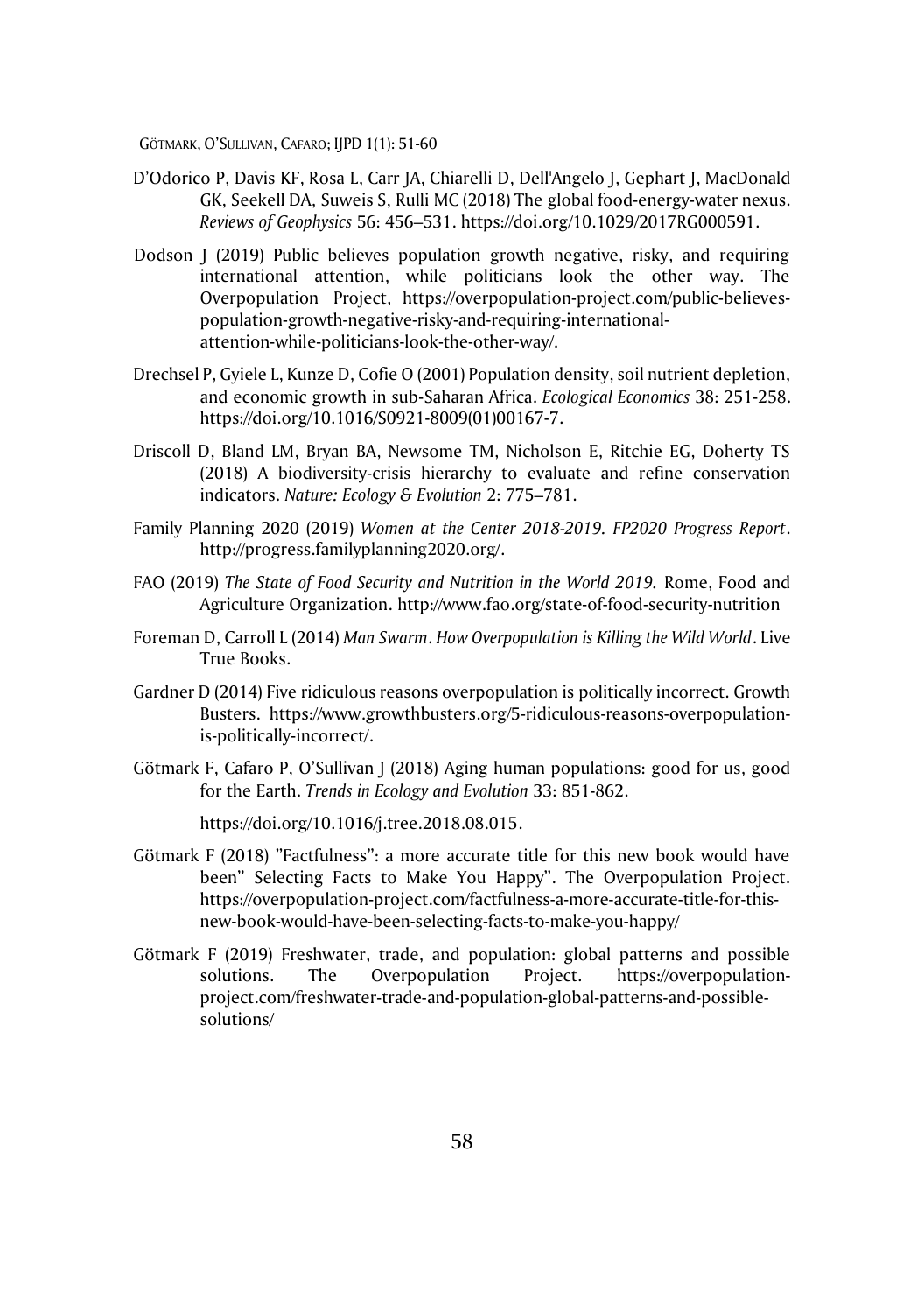- Graves A, [Rosa](https://www.nature.com/articles/d41586-019-03445-z#author-1) L, [Nouhou](https://www.nature.com/articles/d41586-019-03445-z#author-2) AM, [Maina](https://www.nature.com/articles/d41586-019-03445-z#author-3) F, [Adoum](https://www.nature.com/articles/d41586-019-03445-z#author-4) D (2019) Avert catastrophe now in Sahel. *Nature* 575: 282-286.
- Kantorová V, Wheldon MC, Ueffing P, Dasgupta ANZ (2020) Estimating progress towards meeting women's contraceptive needs in 185 countries: A Bayesian hierarchical modelling study. *Plos Medicine* 18 February 2020. [https://doi.org/10.1371/journal.pmed.1003026.](https://doi.org/10.1371/journal.pmed.1003026)
- Lianos TP, Pseiridis A (2016) Sustainable welfare and optimum population size. *Environment, Development and Sustainability: A Multidisciplinary Approach to the Theory and Practice of Sustainable Development* **18:** 1679–1699.
- Le Page M (2020) Our current food system can feed only 3.4 billion people sustainably. *New Scientist* 20 January. [https://www.newscientist.com/article/2230525-our](https://www.newscientist.com/article/2230525-our-%09current-food-system-can-feed-only-3-4-billion-people-sustainably/)[current-food-system-can-feed-only-3-4-billion-people-sustainably/](https://www.newscientist.com/article/2230525-our-%09current-food-system-can-feed-only-3-4-billion-people-sustainably/)
- Marsh B (2017) Overpopulated and underfed: countries near a breaking point. *New York Times* 15 June. [https://www.nytimes.com/interactive/2017/06/15/sunday](https://www.nytimes.com/interactive/2017/06/15/sunday-%09review/overpopulated-andunderfed-countries-near-a-breaking-point.html)[review/overpopulated-andunderfed-countries-near-a-breaking-point.html](https://www.nytimes.com/interactive/2017/06/15/sunday-%09review/overpopulated-andunderfed-countries-near-a-breaking-point.html)
- O'Sullivan J (2013) Revisiting demographic transition: correlation and causation in the rate of development and fertility decline. Paper presented at 27<sup>th</sup> IUSSP International Population Conference, Korea. https://espace.library.uq.edu.au/view/UQ:368450
- O'Sullivan J (2016) Population projections: recipes for action, or inaction? *Population and Sustainability* 1: 45-57.
- O'Sullivan J (2017) Synergy between population policy, climate adaptation and mitigation. In: M Hossain, R Hales, T Sarker (Eds) Pathways to a Sustainable Economy: Bridging the Gap between Paris Climate Change Commitments and Net Zero *Emissions*. Springer International Publishing: pp 103–125. DOI 10.1007/978-3-319-67702-6\_7
- Pennisi E (2019) Billions of North American birds have vanished. *Science* 365: 1228-1229, DOI: 10.1126/science.365.6459.1228
- Porritt J (2014) Environment groups have a problem with population. *The Guardian* 7 March. [https://www.theguardian.com/environment/blog/2014/mar/07/environment](https://www.theguardian.com/environment/blog/2014/mar/07/environment-%09groups-problem-population)[groups-problem-population](https://www.theguardian.com/environment/blog/2014/mar/07/environment-%09groups-problem-population)
- Potts M, Graves A (2019) Foreign aid for family planning works. So why don't we do more of it? *Los Angeles Times* 23 June. [https://www.latimes.com/opinion/op](https://www.latimes.com/opinion/op-%09ed/la-oe-%09potts-graves-population-20190623-story.html)[ed/la-oe-potts-graves-population-20190623-story.html](https://www.latimes.com/opinion/op-%09ed/la-oe-%09potts-graves-population-20190623-story.html)
- Randers J (2012) *2052: A Global Forecast for the Next Forty Years*. Chelsea Green Publishing.